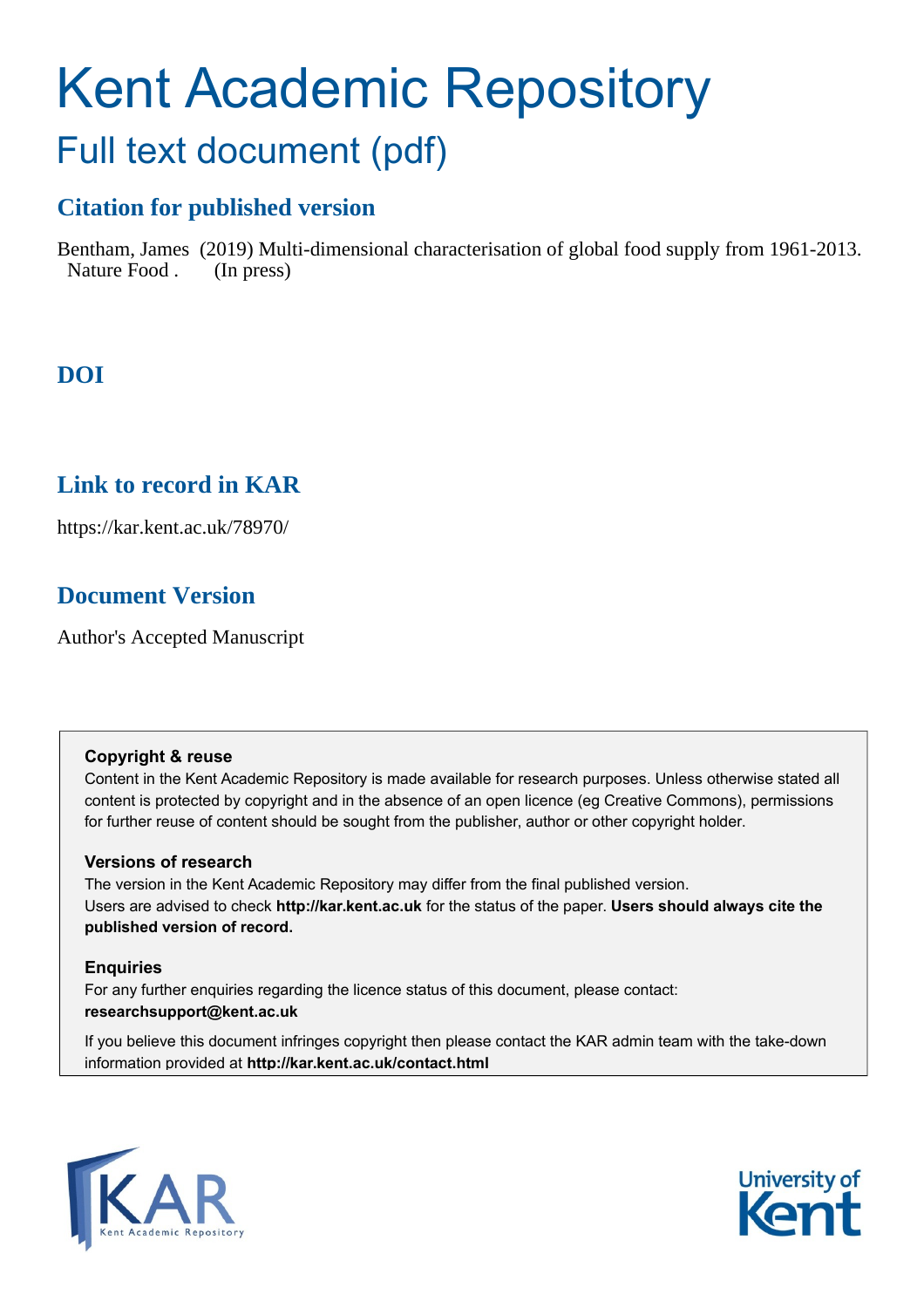# 1 **Multi-dimensional characterisation of global food supply from 1961-2013**

| 3              | James Bentham, <sup>1*</sup> Gitanjali M Singh, <sup>2</sup> Goodarz Danaei, <sup>3,4</sup> Rosemary Green, <sup>5,6</sup> John K Lin, <sup>7,8</sup> |
|----------------|-------------------------------------------------------------------------------------------------------------------------------------------------------|
| 4              | Gretchen A Stevens, <sup>9</sup> Farshad Farzadfar, <sup>10</sup> James E Bennett, <sup>11,12,13</sup> Mariachiara Di Cesare, <sup>14</sup>           |
| 5              | Alan D Dangour, <sup>5,6</sup> Majid Ezzati <sup>11,12,13,15</sup>                                                                                    |
| 6              |                                                                                                                                                       |
| $\overline{7}$ | <sup>1</sup> School of Mathematics, Statistics and Actuarial Science, University of Kent, Canterbury, UK.                                             |
| 8              | <sup>2</sup> Friedman School of Nutrition Science and Policy, Tufts University, Medford, MA, USA.                                                     |
| 9              | <sup>3</sup> Department of Global Health and Population, Harvard TH Chan School of Public Health,                                                     |
| 10             | Boston, MA, USA.                                                                                                                                      |
| 11             | <sup>4</sup> Department of Epidemiology, Harvard TH Chan School of Public Health, Boston, MA, USA.                                                    |
| 12             | <sup>5</sup> Faculty of Epidemiology and Population Health, London School of Hygiene & Tropical                                                       |
| 13             | Medicine, London, UK.                                                                                                                                 |
| $14\,$         | <sup>6</sup> Centre on Climate Change and Planetary Health, London School of Hygiene & Tropical                                                       |
| 15             | Medicine, London, UK.                                                                                                                                 |
| 16             | <sup>7</sup> Perelman School of Medicine, University of Pennsylvania, Philadelphia, PA, USA.                                                          |
| 17             | <sup>8</sup> Leonard Davis Institute, University of Pennsylvania, Philadelphia, PA, USA.                                                              |
| 18             | <sup>9</sup> Independent researcher, Los Angeles, CA, USA.                                                                                            |
| 19             | <sup>10</sup> Non-Communicable Diseases Research Centre, Tehran University of Medical Sciences,                                                       |
| 20             | Tehran, Iran.                                                                                                                                         |
| 21             | <sup>11</sup> School of Public Health, Imperial College London, London, UK.                                                                           |
| 22             | <sup>12</sup> MRC Centre for Environment and Health, Imperial College London, London, UK.                                                             |
| 23             | <sup>13</sup> WHO Collaborating Centre on NCD Surveillance and Epidemiology, Imperial College                                                         |
| 24             | London, London, UK.                                                                                                                                   |
| 25             | <sup>14</sup> Department of Natural Sciences, Middlesex University, London, UK.                                                                       |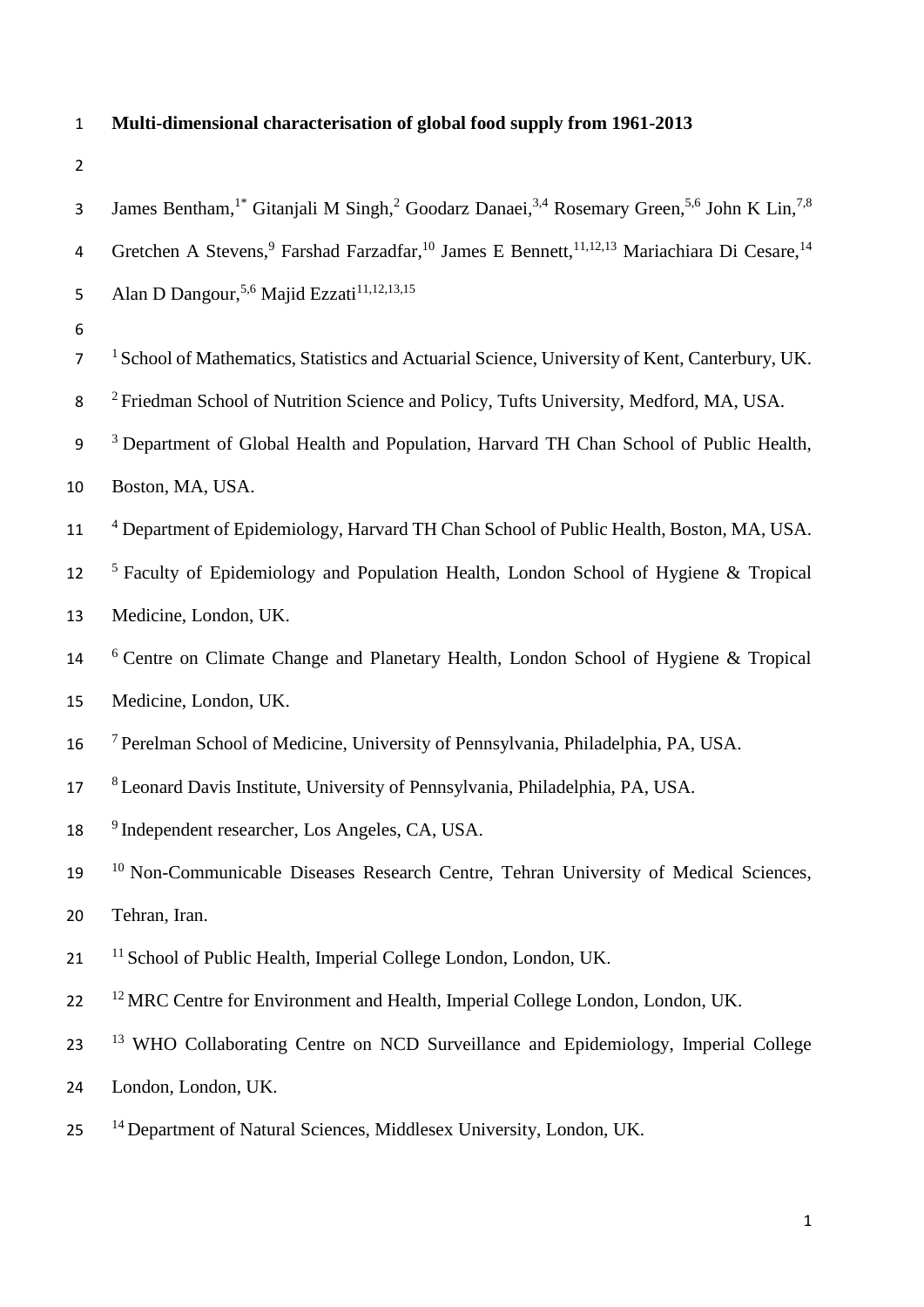- <sup>15</sup> Abdul Latif Jameel Institute for Disease and Emergency Analytics, Imperial College London,
- London, United Kingdom.
- \* Correspondence and requests for materials should be addressed to J.B. (email:
- j.bentham@kent.ac.uk)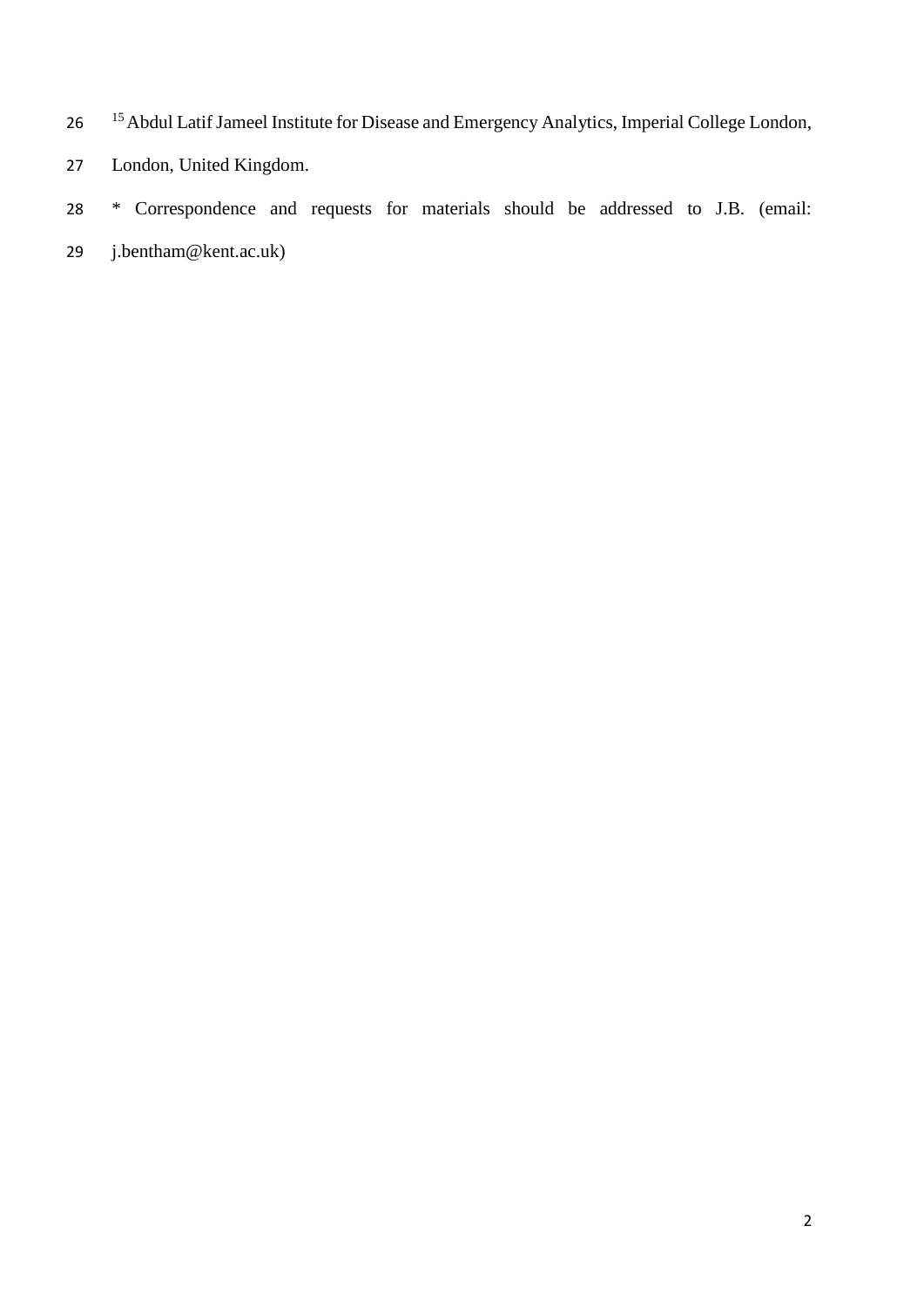Food systems are increasingly globalized and interdependent and diets around the world are changing. Characterising national food supplies and how they have changed can inform food policies that ensure national food security, support access to healthy diets and enhance environmental sustainability. Here, we analysed data for 171 countries on availability of 18 food groups from the United Nations Food and Agriculture Organization to identify and track multi-dimensional food supply patterns from 1961 to 2013. Four predominant food group combinations were identified that explained almost 90% of cross-country variance in food supply: animal source and sugar; vegetable; starchy root and fruit; and seafood and oilcrops. South Korea, China and Taiwan experienced the largest changes in food supply over the past five decades, with animal source foods and sugar, vegetables, and seafood and oilcrops all becoming more abundant components of food supply. In contrast, in many Western countries, the supply of animal source foods and sugar declined. Meanwhile, there was remarkably little change in food supply in countries in the sub-Saharan Africa region. These changes have led to a partial global convergence in national supply of animal source foods and sugar, and a divergence in vegetables, and seafood and oilcrops. Our analysis has generated a novel characterisation of food supply that highlights the interdependence of multiple food types in national food systems. A better understanding of how these patterns have evolved and will continue to change is needed to support the delivery of healthy and sustainable food system policies.

 The past half-century has seen economic growth, urbanization, advances in technologies for agriculture and food production, food processing and storage, and an increasingly powerful and globalized food industry - all of which have led to profound changes in national and 53 regional food systems.<sup>1-3</sup> A number of studies have reported trends over time in the global supply and/or consumption of individual foods and nutrients and in the diversity of foods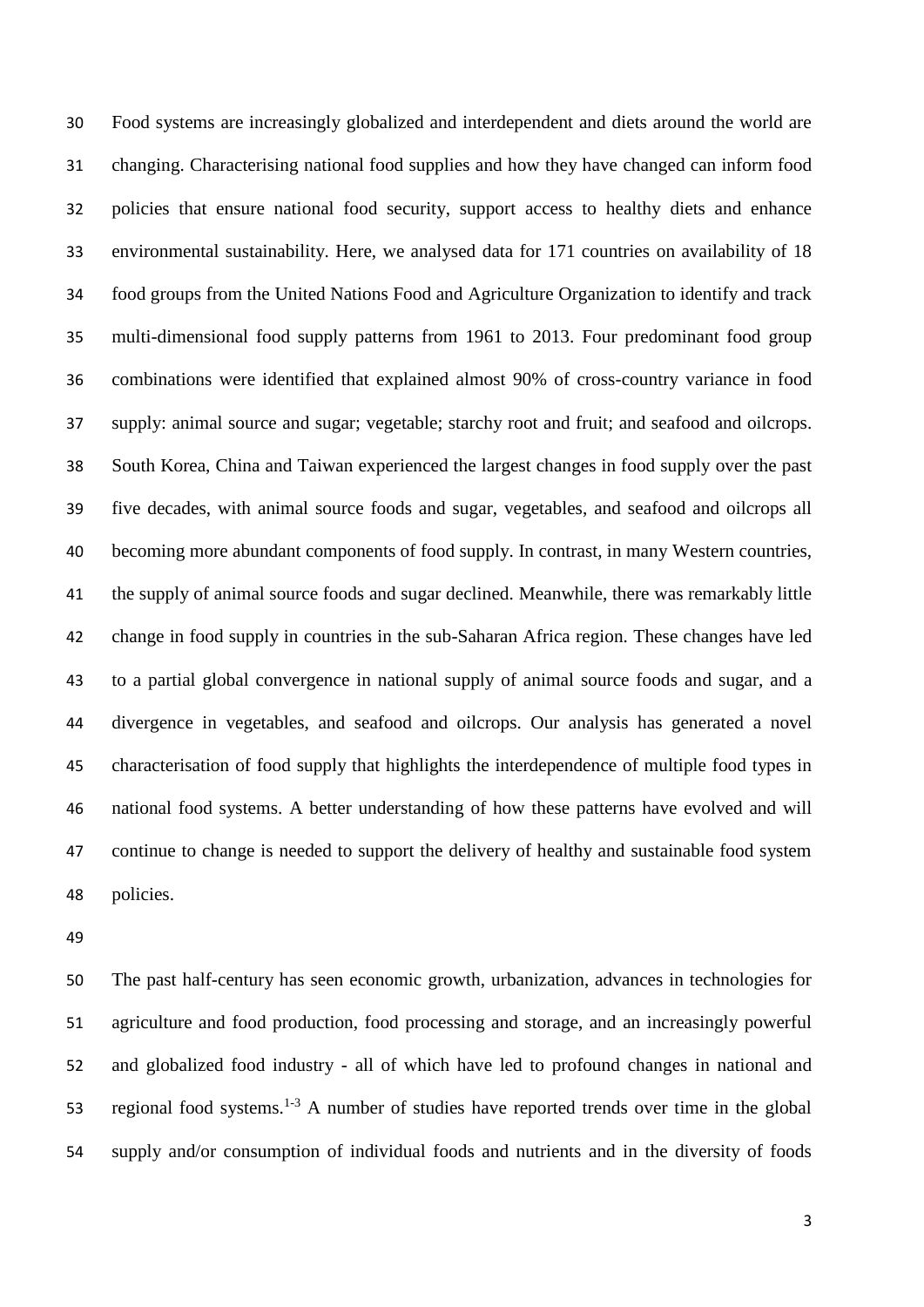55 supplied at national, regional and global levels.<sup>4-14</sup> Few of these studies have, however, 56 represented the totality of food supply patterns; those that considered multiple foods<sup>7,11,12,15,16</sup> have not accounted formally for the interdependencies between the demand for and supply of different foods. This is an important omission because national food supplies are modified simultaneously by a mix of socioeconomic, ecological, technological and commercial factors, with complex impacts on the availability of different foods due to these interdependencies, creating multiple possible trajectories for food systems. For example, different patterns and speeds of urbanization, rising national income, or more widespread use food processing and restaurant sales alter the variety of food types available or demanded, their sources, and the price of food (partly through infrastructural changes).<sup>9</sup> 

 There is, therefore, a need for a coherent multi-dimensional measure of food supply that can 67 be tracked over time, as has been argued previously for individual consumption.<sup>17,18</sup> Here we develop a novel data-driven approach for defining characterising national food supplies that quantifies multi-dimensional patterns over time. We apply this method to a global database of food supply, and demonstrate how patterns of food supply changed from 1961 to 2013 across the world. These novel characterisations will be valuable for tracking country-level food systems and their different trajectories, in order to identify common drivers of healthier and/or more sustainable food systems. This will in turn enable the development of national and regional food production and trade policies to maximise health and minimise negative impacts on the environment.

### **Results**

*Food supply scores*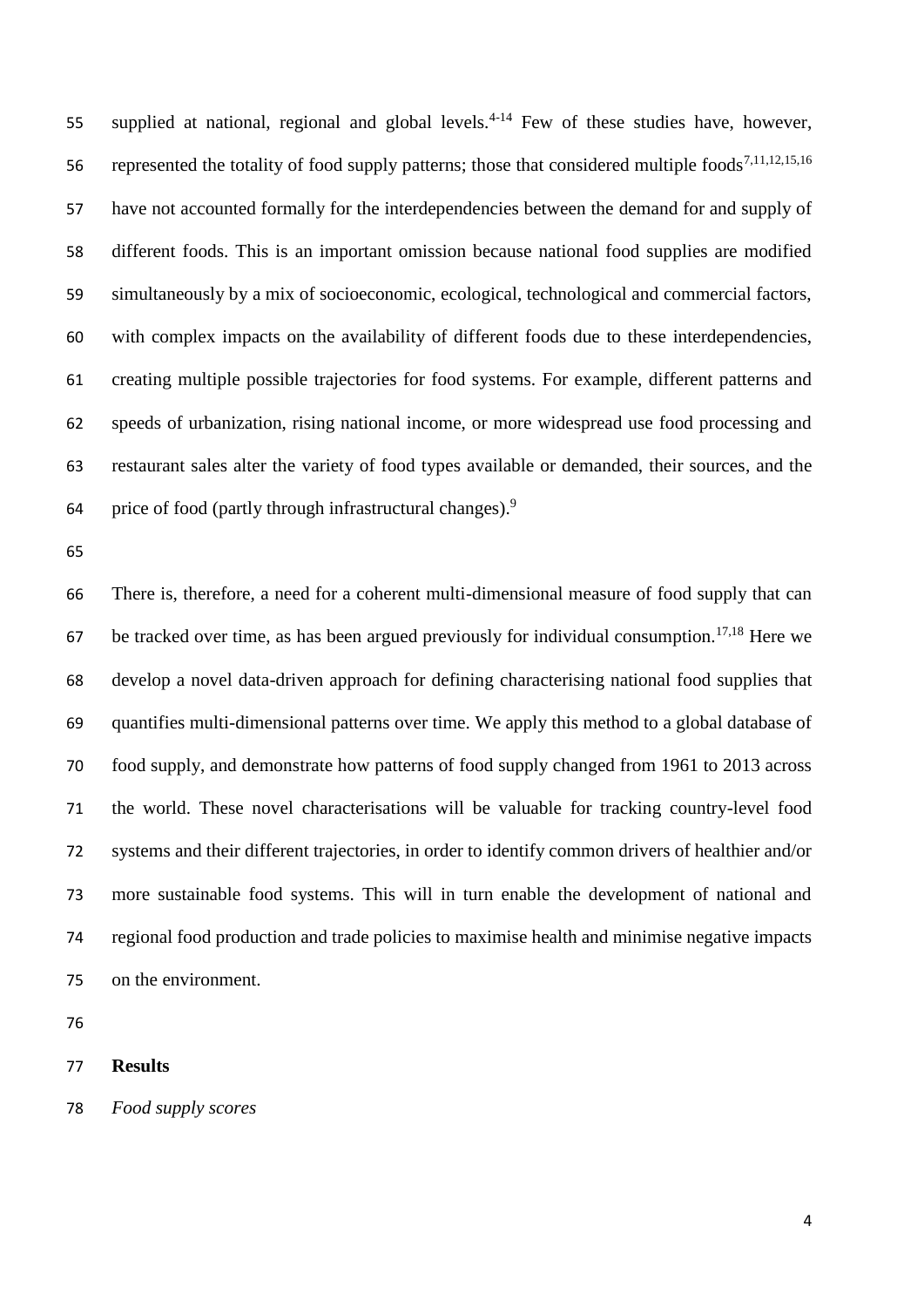We summarized the availability of 18 food groups into numerical scores that characterize food systems in different countries and years. Figure 1 and Supplementary Figure 1 show how the scores relate to the availability of specific foods, characterized by the proportion of total energy available for human consumption from each food group; Supplementary Table 1 lists the individual food items in each group*.* The first score represents food systems characterized by *animal source and sugar*-based foods, and is higher where meat, milk, animal fats, eggs, offals, and sugar and sweeteners are a more abundant part of food supply, and lower where cereals make up a larger share of the food supply. The *vegetable score* is higher in food systems characterized by an abundance of vegetables, vegetable oils, treenuts and eggs. The *starchy root and fruit score* is higher in food systems with an abundance of those two foods, and decreases with abundance of cereals. Finally, the *seafood and oilcrops score* is higher in food systems which have an abundance of those foods. Almost 90% of the cross-country variation in food availability from 1961 to 2013 is explained by these four scores, demonstrating their ability to characterize national food supply parsimoniously and coherently.

#### *Current food supply patterns and change over time*

 Figure 2 and Supplementary Table 2 present mean food supply scores by country for the period 2009-2013, and change from 1961-1965 to 2009-2013. Although a food system characterized by a high supply of animal source foods and sugar is viewed as representing a typical affluent 98 Western population,<sup>17,19</sup> and the highest scores for this pattern in 2009-2013 were seen in Iceland and Denmark, the scores were also high elsewhere, e.g. in Argentina, Kazakhstan and Mongolia. The animal source and sugar score was low in most countries in sub-Saharan Africa and south Asia, with the lowest values seen in Burundi and Rwanda, while Latin American countries had a mix of low and high scores. The animal source and sugar score increased most over the half-century in China, followed by countries in southern and eastern Europe, east Asia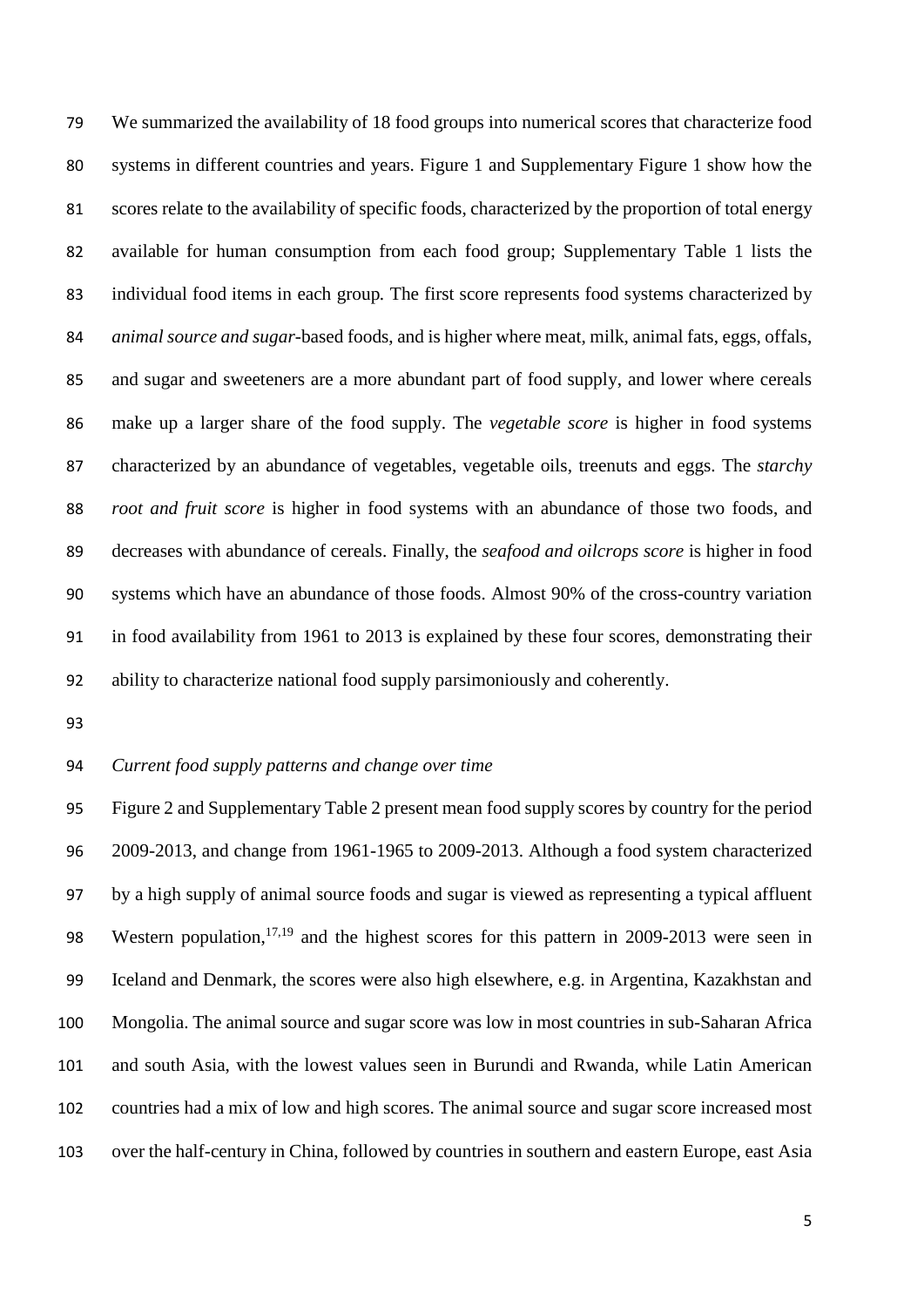and parts of central Asia. Meanwhile, six of the nine largest decreases took place in high- income English-speaking countries (i.e. Australia, Canada, Ireland, New Zealand, UK and USA). The cross-country variation in the score was similar in 1961-1965 and 2009-2013 (Supplementary Table 3).

 The vegetable score was highest in the "Silk Road" band stretching from east Asia (China and South Korea), through west Asia (Iran) to the Mediterranean (Lebanon and Greece). The lowest vegetable scores were seen in parts of sub-Saharan Africa, e.g. Chad and Lesotho, and some Pacific islands, e.g. Solomon Islands; the scores were also consistently low across Latin America. The largest increases in the vegetable score over the last half-century occurred in east Asia and parts of the Middle East, with a change of +75 in South Korea. Decreases in the score were typically small, and occurred largely in sub-Saharan African countries, including Guinea and Sierra Leone. The cross-country variation of this score increased between 1961-1965 and 2009-2013 (Supplementary Table 3).

 The starchy root and fruit score was highest in tropical sub-Saharan Africa, with the seven highest scores appearing in this area. It was lowest in east and south Asia, particularly in South Korea. In contrast to the animal source and sugar and vegetable scores, there was little change in starchy root and fruit scores over time, while their variation decreased. Finally, the seafood and oilcrops score was high in South Korea and Japan, and in diverse island nations in the Pacific, Indian and Atlantic Oceans (e.g. Kiribati, Seychelles, Iceland and Bermuda); it was lowest in landlocked Burundi and Mongolia. Over time, the share of seafood and oilcrops in the food supply increased in parts of east Asia, particularly in South Korea (+62) and China.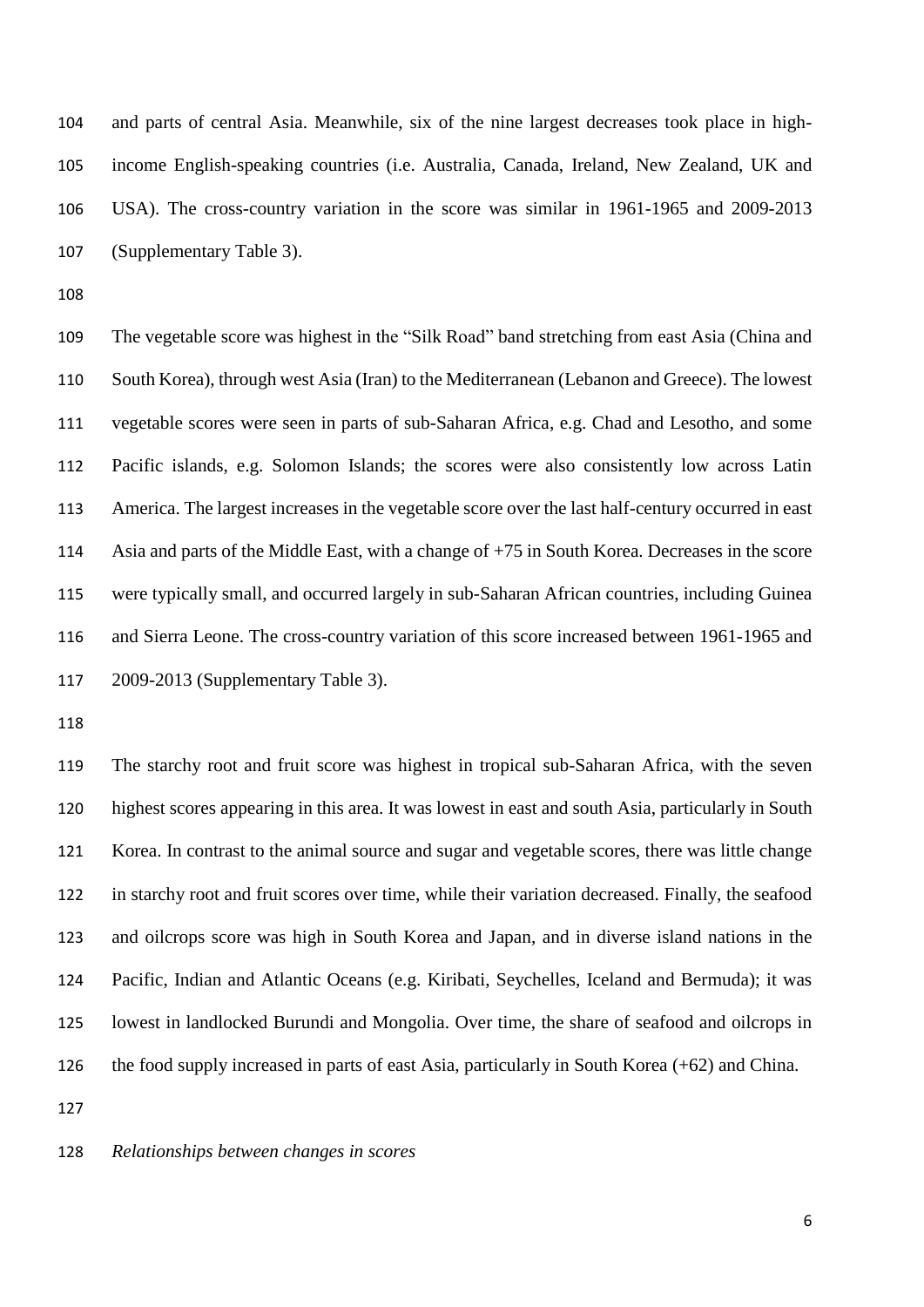Correlations between changes in the food supply scores from 1961-1965 to 2009-2013 ranged from close to zero to moderately positive (Table 1). The moderate correlations between changes in vegetable scores and both animal source and sugar, and seafood and oilcrops scores, were driven by heterogeneous changes in different food groups across countries (Supplementary Figures 2 and 3). For example, the vegetable score increased in both east Asia and high-income Western countries. However, while east Asia also experienced a large rise in the animal source and sugar score, many Western countries, especially high-income English-speaking countries, experienced declines.

## *Overall change in national food supply*

 The index of overall change in food supply, which combines changes in the four scores, shows clear regional patterns (see Figure 3). The greatest changes in food supply from 1961-1965 to 2009-2013 occurred in east and southeast Asia, especially in South Korea, China and Taiwan, and in parts of the former Soviet Union and the Middle East. In high-income Western countries, the largest changes took place in six southern European countries (Cyprus, Portugal, Greece, Spain, Malta and Italy), and in some high-income English-speaking countries (e.g., Australia and Canada). The countries with the smallest changes in their food supply were in sub-Saharan Africa (e.g. Mali, Chad and Senegal), Latin America (e.g. Argentina) and south Asia (e.g. Bangladesh).

 The main strength of our work is its novel scope of developing data-driven scores that characterize national food systems and have clear interpretations. Furthermore, we used a comprehensive open-source dataset with global coverage over a long time period. However, our analysis also has some limitations. The FAO Food Balance Sheet data are estimates of food 153 availability, which may be substantially different from food consumption, and do not capture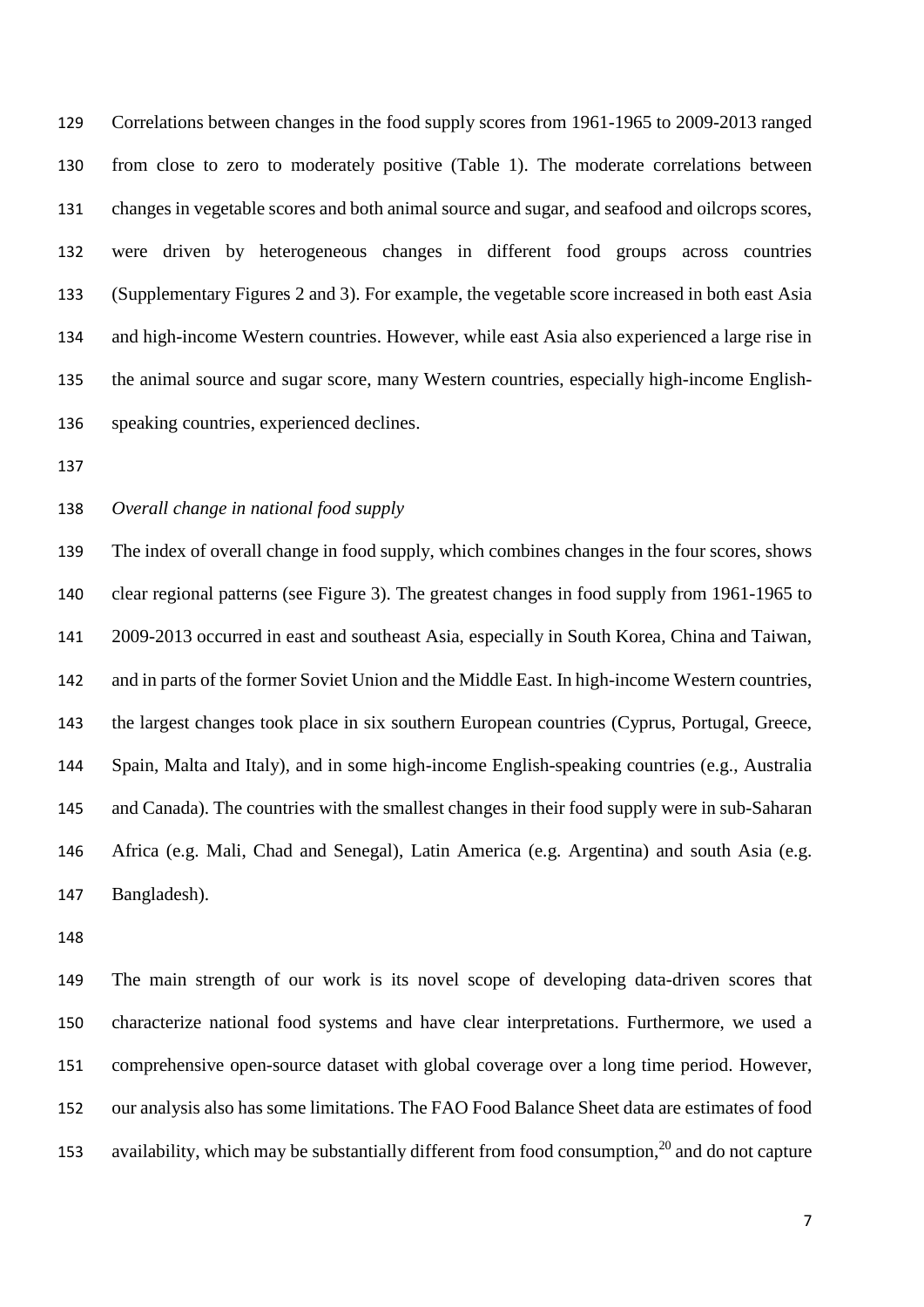food waste or subsistence production, nor do they account for food processing, which may have 155 health consequences above and beyond differences in availability of food groups.<sup>21</sup> The FAO Food Balance Sheet data are provided at national level, and therefore do not account for within- country heterogeneity. Additionally, there were no data available for some countries and territories, including a number of Pacific islands (e.g. American Samoa and Nauru) where major changes to dietary patterns have consequences such as obesity and diabetes that are of 160 particular concern. <sup>22-25</sup> Where data are available, the FAO acknowledges that data quality 161 varies among countries and items, and over time.<sup>26</sup>

#### **Discussion**

 We found that four data-driven scores characterize major patterns in national food supply across the world, and explain approximately 90% of the variation in worldwide food supplies over a period of nearly half a century. With the notable exception of countries in sub-Saharan Africa, there have been substantial changes in national food supply patterns over the past 50 years. South Korea, China and Taiwan have experienced the largest changes, with animal source foods and sugar, vegetables, and seafood and oilcrops all becoming a more abundant component of food supply. This contrasts with high-income English-speaking countries, where the animal source and sugar score has declined substantially.

 FAO food balance data have been used previously to investigate various features and 174 implications of food systems at the global level, including food and nutrient supply,  $11,13$  dietary 175 adequacy,<sup>15</sup> human trophic levels (i.e., the position of humans in the food chain), <sup>16</sup> and food 176 trade.<sup>14</sup> However, these studies either used data on individual foods, or constructed scores that were pre-defined, based on criteria such as the mean of the trophic level of food items in the 178 diet,<sup>16</sup> or the ratio of energy available from Mediterranean and non-Mediterranean food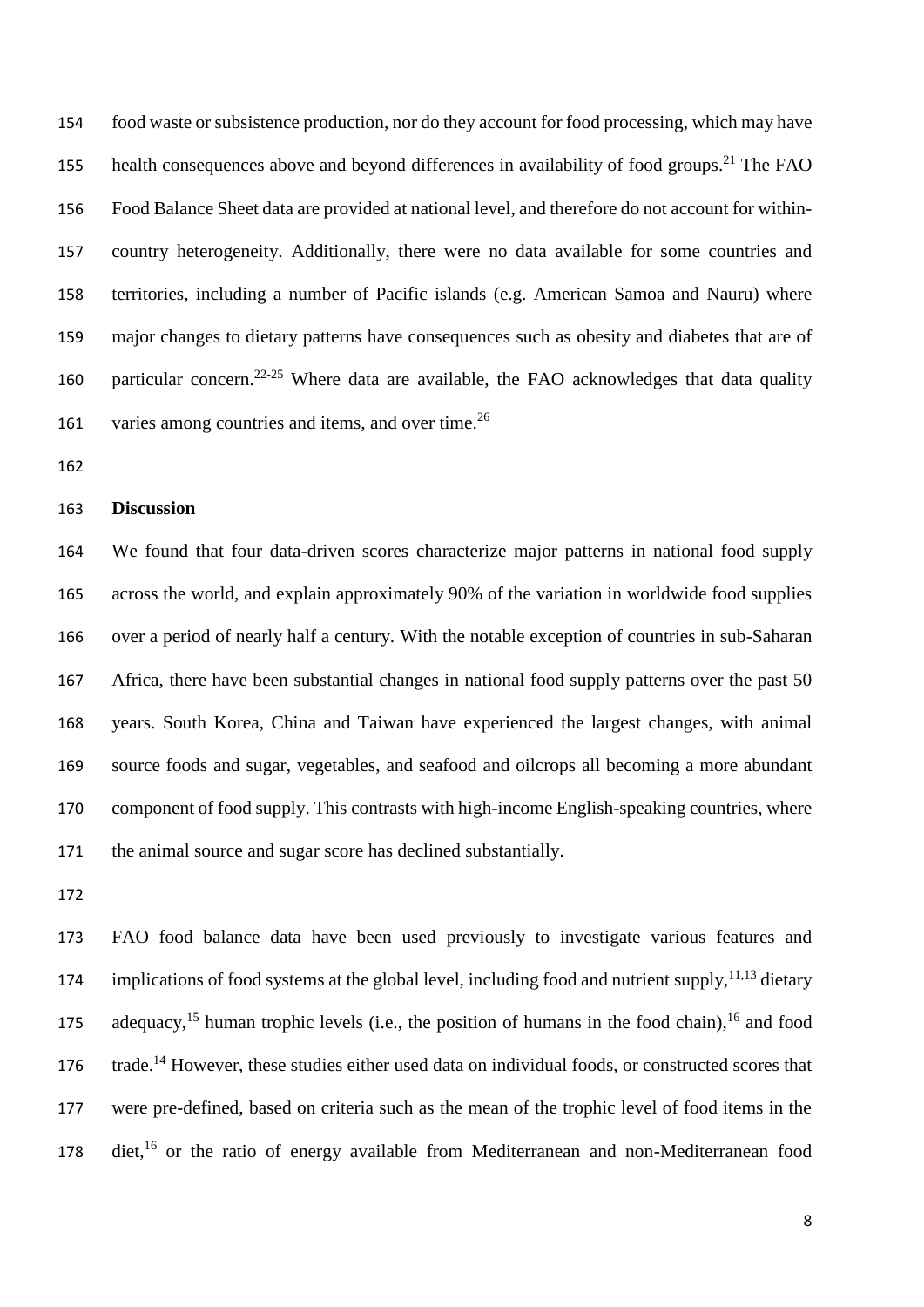179 groups.<sup>15</sup> In comparison, our data-driven approach used the internal structure and interrelationships of different food groups, identifying coherent food supply patterns that are present in all 171 countries over 53 years, but with widely varying scores. Despite differing approaches, some commonalities in findings appear, such as increasing trophic levels over 183 time,<sup>16</sup> as populations (especially in Asia) increase their consumption of animal source foods, 184 and an overall increase over time in global food supply diversity.<sup>11</sup>

 Our findings highlight the importance of examining entire national food systems and accounting for internal interdependencies, rather than changes in supply of individual foods and food groups. This will allow us to understand better how factors such as increasing income affect multiple food groups simultaneously, and how food systems act collectively as potential determinants of nutritional status and health. Major shifts towards more diverse food supplies in emerging economies, especially in east and southeast Asia, may be partly responsible for substantial improvements in nutritional status (e.g., reductions in stunting, anaemia and other 193 micronutrient deficiencies) in this region.<sup>27-30</sup>. For example, we assessed the strength of crude association of food supply scores in 2009-2013 with national data from the same years on adult 195 body-mass index (BMI) and adult height.<sup>23,27</sup> We identified a strong positive association of animal source and sugar scores with BMI and height, and a moderate positive association of vegetable scores with BMI and height (Supplementary Table 4).

 We also highlighted the relatively small scale of changes in food supply in south Asia and sub- Saharan Africa, which was in clear contrast to the large changes in east and southeast Asia. Low values of food supply scores other than starchy roots and fruit in much of sub-Saharan Africa suggest that food systems in the region are failing to deliver diverse diets and may be 203 particularly low in animal source foods.<sup>31</sup> This food insecurity and poor dietary quality may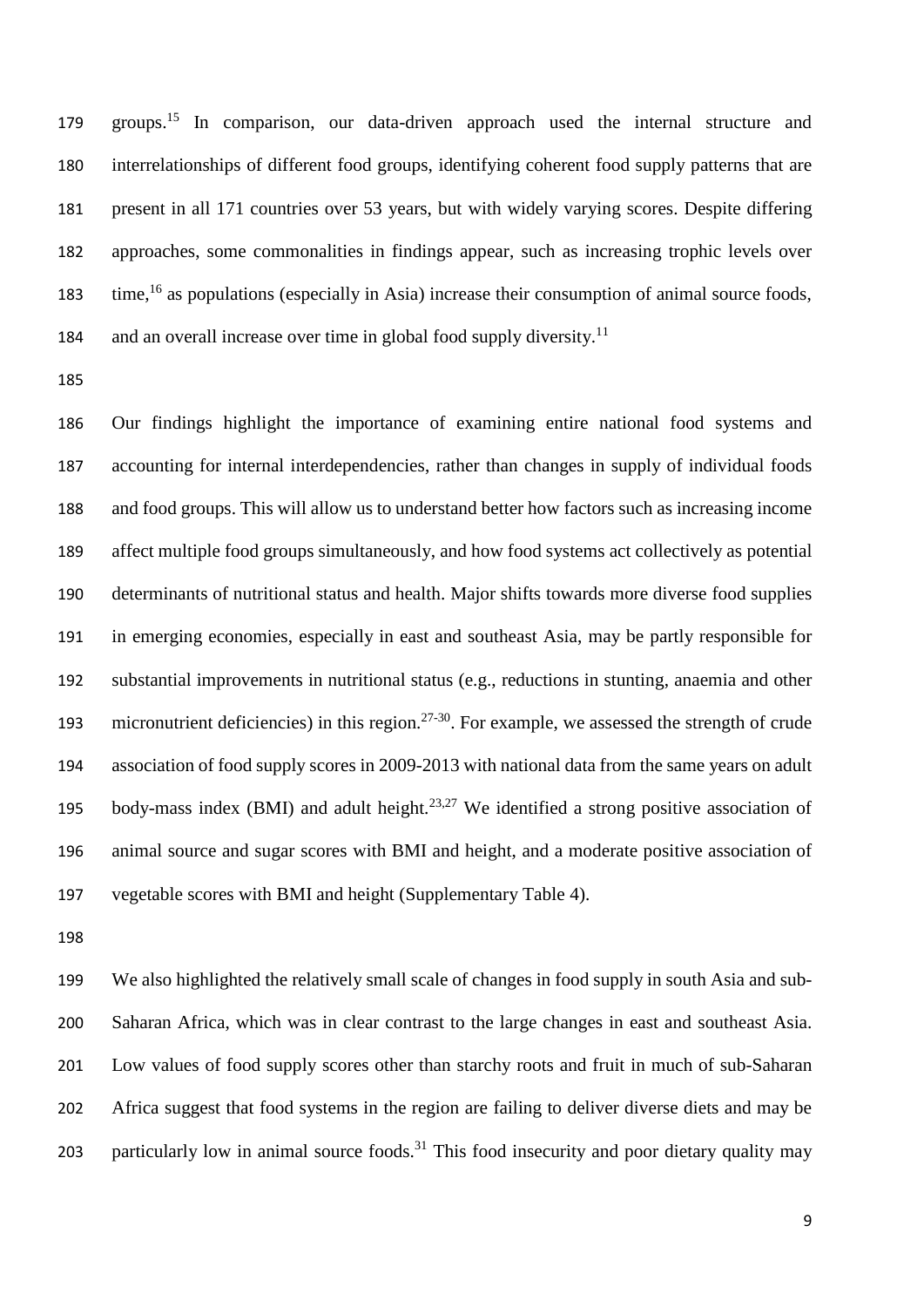help to explain the co-existence of undernutrition and overweight in many African 205 countries.<sup>23,25,27-30</sup> Parallel to trends in low- and middle-income countries, in many high-income countries, declines in animal source and sugar supply and commensurate increases in vegetable supply indicate a possible trend towards more balanced and healthier diet composition. There is a need to understand the technical, economic, political and social determinants of these trends, and to develop policies that will make them healthier and more sustainable.

 Food production and trade also affect the local, regional and global environment, through their impact on soil nutrient and biotic properties, water systems, and emissions of greenhouse 213 gases.<sup>31-40</sup> Our multi-dimensional characterisation of food supply will allow a more comprehensive assessment to be made of environmental impacts at a global scale. However, detailed data on the country of origin and international trade of foods, and how these interact with the food supply scores is needed to investigate these impacts in specific countries, as has 217 been done for air pollution.

 Multi-dimensional descriptions of national food systems can both illustrate concurrent trends in food supplies, and identify interdependencies between different constituents of population- level diets. Such data provide novel information, which can be used to underpin agricultural and trade policies for a sustainable and healthy future.

**Methods**

*Data*

 We downloaded food balance data from the website of the FAO 227 [\(http://faostat3.fao.org/home/E\)](http://faostat3.fao.org/home/E), which were updated on  $12<sup>th</sup>$  December 2017. Food balance sheets have been published by the FAO since 1949 and describe availability of different foods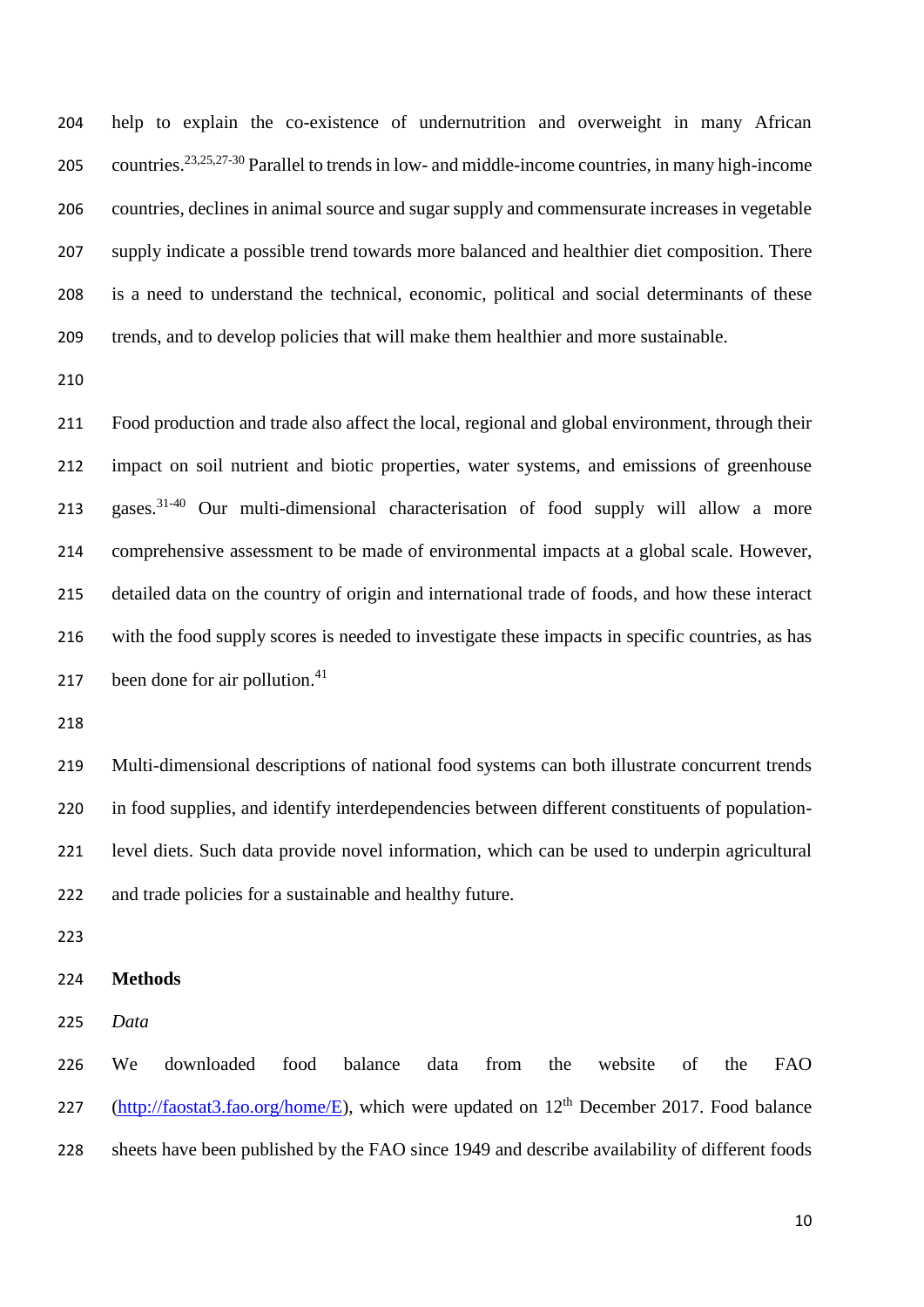for human consumption. As described in detail in the Food Balance Sheets Handbook, the FAO has used official and unofficial data, its own technical knowledge, and feedback from national governments to create the series of food balance sheets; further details are available in the FAO archives [\(http://www.fao.org/library/fao-archives/about-the-archives/en/\)](http://www.fao.org/library/fao-archives/about-the-archives/en/). The current data were assembled from a variety of sources, including national statistics, farmer stock surveys and industrial censuses. For each food item, domestic supply quantity comprises production and imports, less exports, and adjusted for variations in stocks (e.g. food stored by governments). The quantity of food is domestic supply quantity, less food losses and food used for feed and seed. The quantity of food is then used to calculate food supply in kcal/capita/day, 238 which are the data used in our analyses.

 We used data from 18 food groups for the years 1961 to 2013: cereals, starchy roots (e.g. potatoes), sugar and sweeteners, pulses (e.g. beans and peas), treenuts, oilcrops, vegetable oils, vegetables, fruits, stimulants, spices, meat, offals, animal fats, eggs, milk, fish and seafood, and aquatic products including aquatic mammals and plants (Supplementary Table 1). We excluded the miscellaneous category (which includes infant food and other unspecified items), sugar crops and alcoholic beverages.

 Data for Burundi, Comoros, Eritrea, Libya, Seychelles, Somalia and Syria were not available in the most recent version of the food balance sheets. For Libya, Somalia and Syria, we used data from the previous version, which provided data for the period 1961-2011. For Burundi, Comoros, Eritrea and Seychelles, we used data from the next most recent version, which provided data for the period 1961-2009.

*Cleaning and imputation*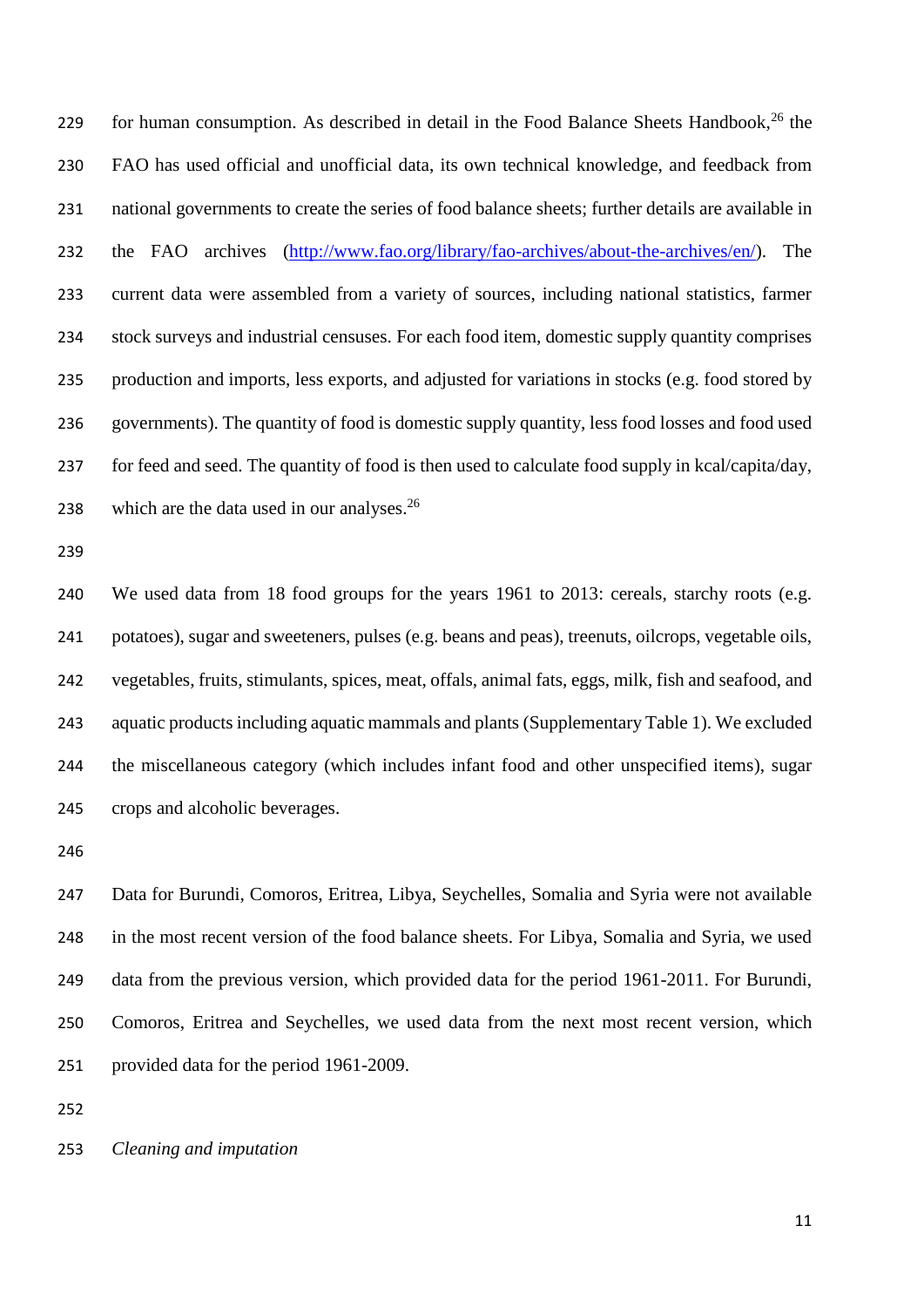We examined time series for all country-food type pairs and identified outliers and countries with implausible data. We removed data for the Occupied Palestinian Territory, as there were large discontinuities in the data, likely because governance and reporting systems changed over time. We also removed data for Maldives, which were implausibly low for many food type- year combinations, causing discontinuities in the time series. Data for the current Sudan were only available for 2012 and 2013, and no data were available for South Sudan, so we report estimates for former Sudan. Finally, we removed all data for the former Yugoslavia, owing to large and inconsistent discontinuities between Yugoslavia and its successors, and Serbia and Montenegro and its successors.

 Three other countries for which data were available ceased to exist during the period of analysis: the USSR, Ethiopia PDR (modern Ethiopia and Eritrea) and Czechoslovakia. Furthermore, data for Belgium and Luxembourg were combined by the FAO from 1961 to 1999. We created complete time series for successor countries based on the time series for the original countries as follows. Firstly, in the three years after dissolution, we calculated availability for each food type in the original countries by weighting availability in their successor countries by population share. We then calculated the ratio of mean per-capita availability in the successor country in those three years to availability in the original country. We multiplied per-capita availability in the original country by this ratio to create pre- dissolution time series for successor countries. Finally, these estimates were rescaled, so that for each country-year-food type combination, the sum of availability in the successor countries was equal to availability in the original country.

 The final dataset comprised each combination of 18 food groups, 171 countries and 53 years. After cleaning, 3,714 data points (2.3% of the data) were missing. The item with the largest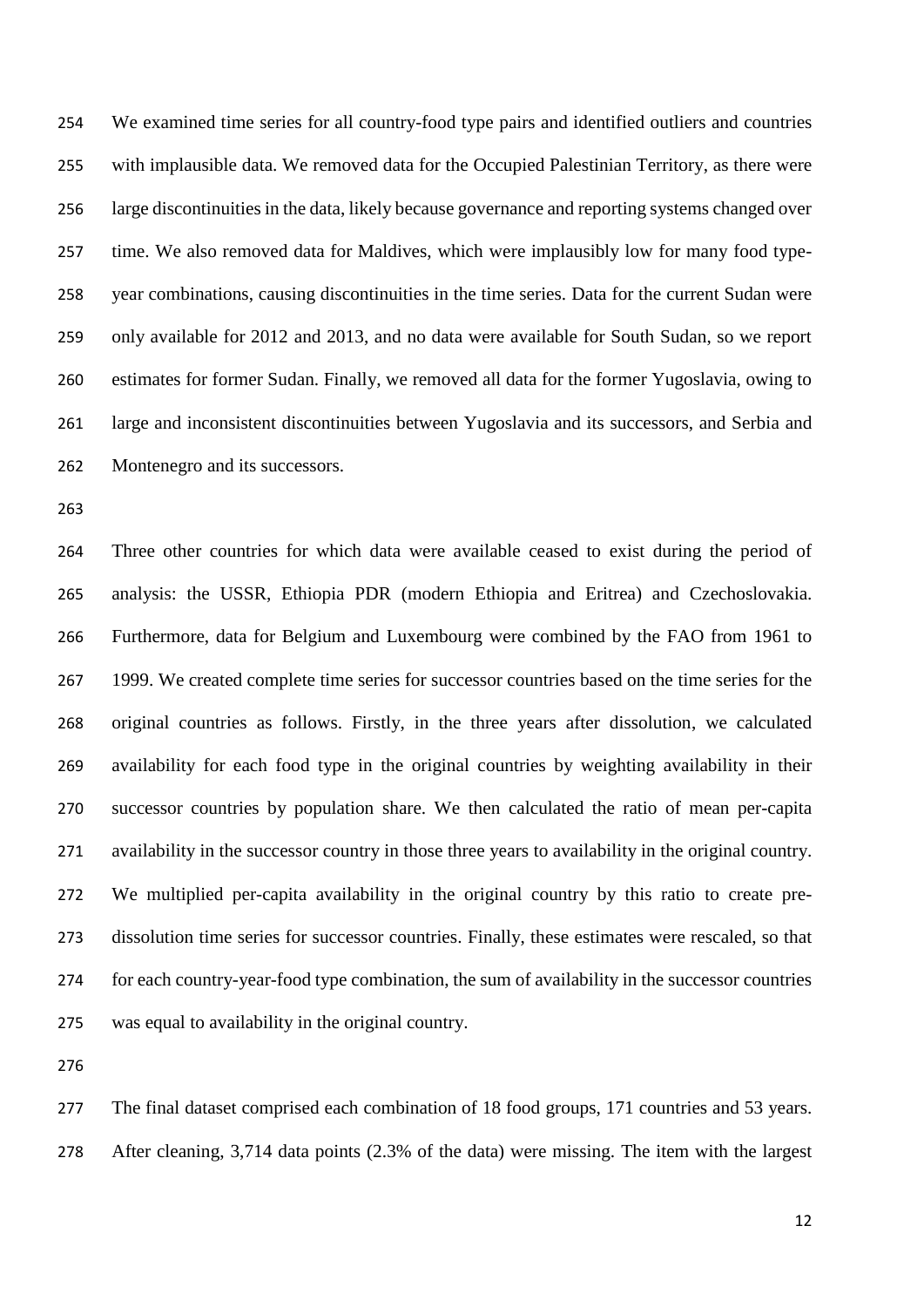missingness was aquatic products, with 1,191 missing data points (13% of the total for that item). We imputed missing values using statistical models with a hierarchical structure, fitted 281 using the integrated nested Laplace approximation (INLA) method.<sup>42</sup> Separate models were fitted for each food type and region, with sub-regions and countries forming the two levels of the hierarchy for each model (see Supplementary Table 5). Estimates for each country and year were informed by data from other years in the same country, and from other countries, especially those in the same sub-region with data for similar time periods. The model incorporated non-linear time trends comprising a combination of linear terms and a first-order random walk, all modelled hierarchically.

#### *Statistical analysis*

 The data for the 18 food groups were provided in units of kcal/capita/day. To characterize food supply patterns independently of the total energy from these 18 food groups available in each country, we divided each data point by the total sum of calories for that country, in units of kilocalories per person per day. Data on energy available from each food group for each country-year were therefore expressed as a proportion of energy available from all 18 food groups, i.e. the values for each country-year summed to one.

297 We carried out principal component analysis (PCA) on the food supply composition data;<sup>43</sup> PCA identifies patterns by finding weighted sums of variables that explain as much of the variance in the data as possible. The first four principal components explained 89.2% of the variance in the data. We applied a varimax rotation to the loadings of the four principal 301 components.<sup>44</sup> This rotation aids interpretation by producing a small number of coefficients with large values, and many coefficients close to zero. For presentation, we scaled each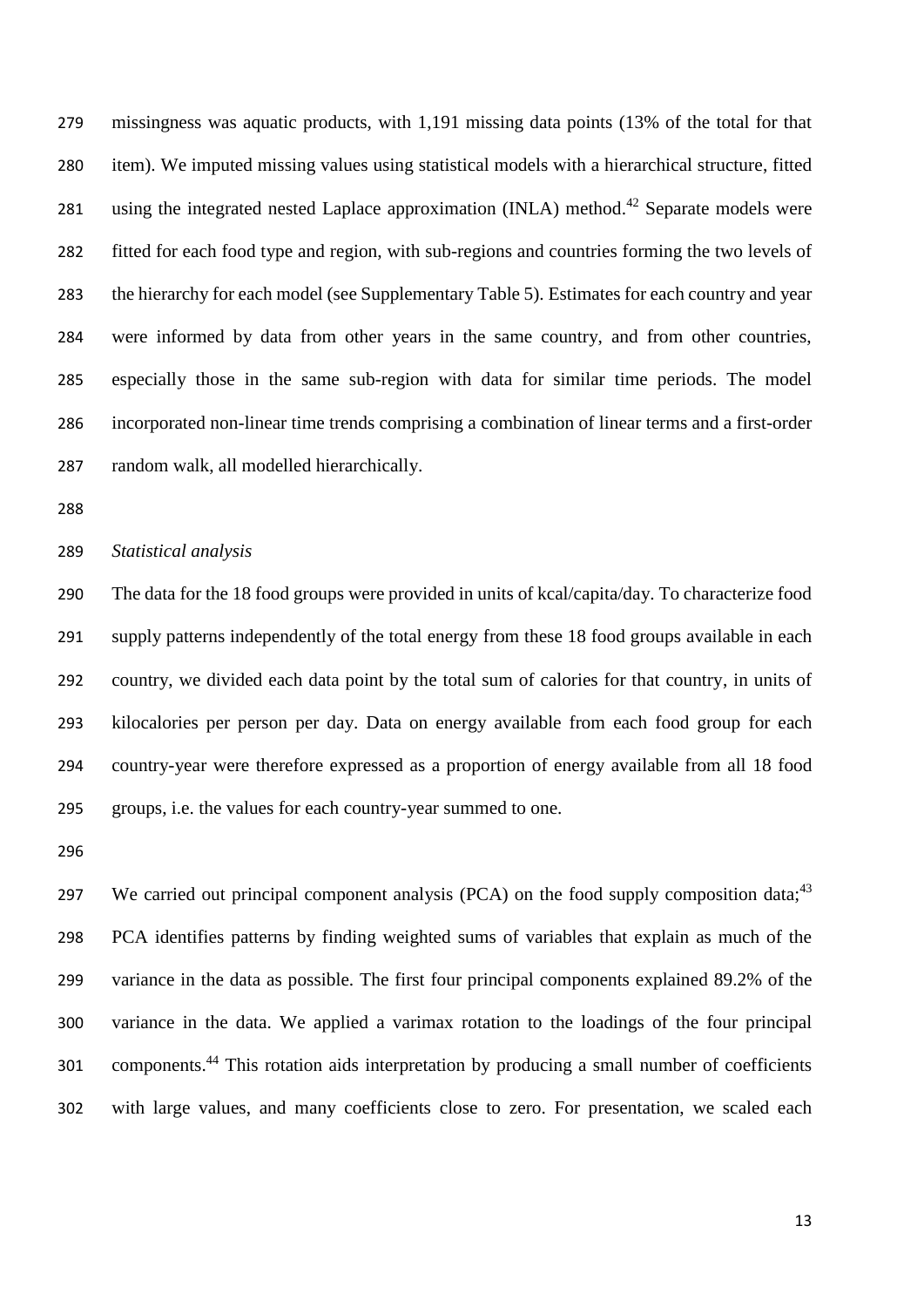varimax-rotated component score linearly to lie in the range 0 to 100, i.e. the country-year with the lowest score was scaled to 0, and the highest score to 100.

 We calculated an overall index of change in national food supply. The absolute values of the changes in the scores were each weighted by the proportion of the total variance explained by its varimax-rotated principal component, normalized to add to one (0.46, 0.21, 0.18 and 0.15 respectively). These values were then summed to give the value of the index, i.e., *Index of change = 0.46* x *Absolute change in animal source and sugar score + 0.21* x *Absolute change in vegetable score + 0.18* x *Absolute change in starchy root and fruit score + 0.15* x *Absolute change in seafood and oilcrops score*

#### **Acknowledgements**

 This study was funded by the Wellcome Trust Biomedical Resource & Multi-User Equipment Programme (101506/Z/13/Z). JB was supported by a Royal Society Research grant (RS/R1/180086). RG and ADD were supported by Wellcome Trust grants 205200/Z/16/Z and 210794/Z/18/Z. MDC was supported by an Academy of Medical Sciences Springboard Award (HOP001/1029). We thank Josef Schmidhuber of the FAO for discussions on the data. 

## **Author contributions**

- ME and GD developed the study concept. JB, GMS and JKL obtained data, conducted analyses
- and prepared results. RG, GAS, FF, JEB, MDC and ADD contributed to data, analyses and
- interpretation. JB and ME wrote the first draft of the paper with input from other authors.

#### **Competing financial interests**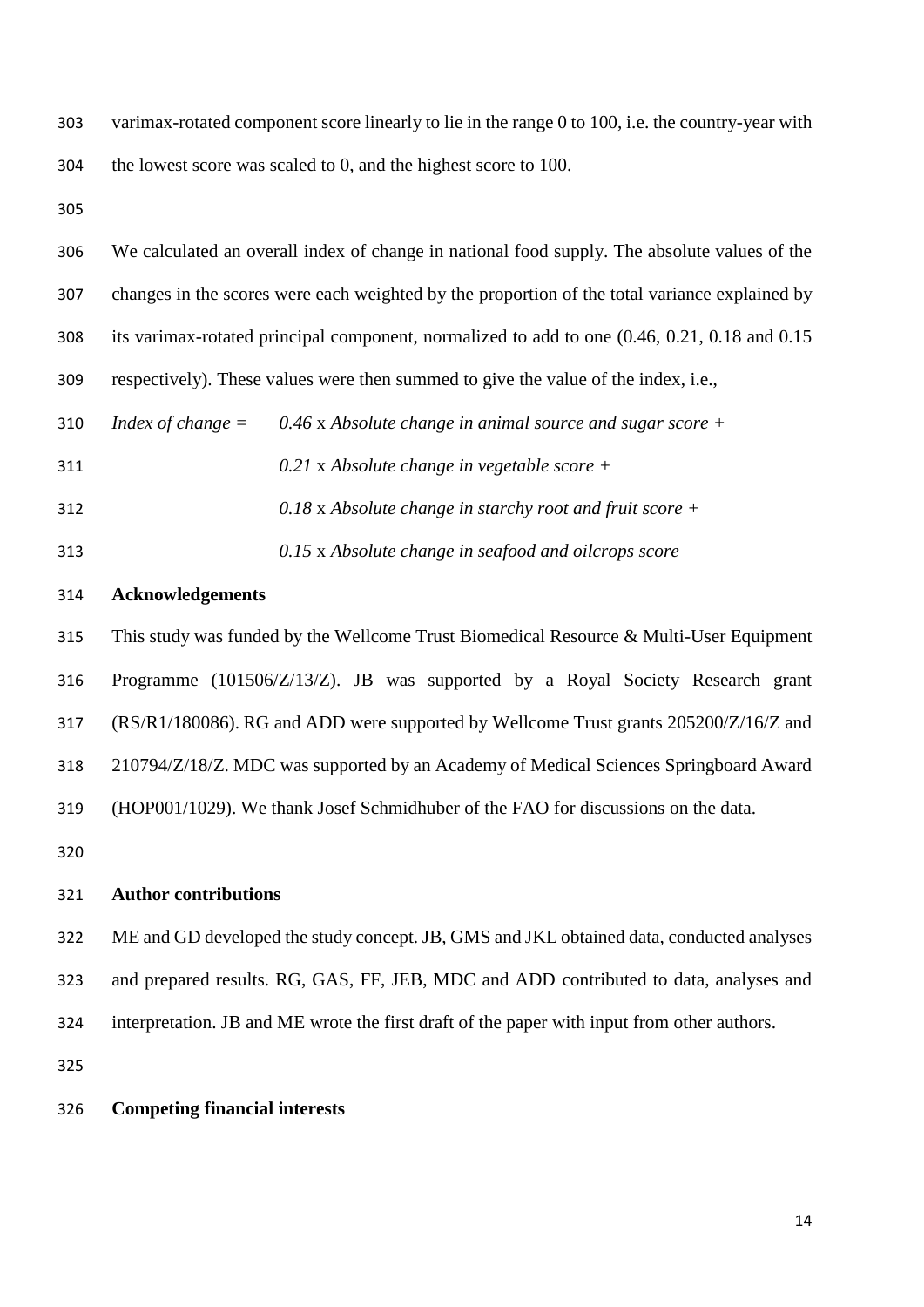ME reports a charitable grant from the AstraZeneca Young Health Programme, and personal fees from Prudential, Scor and Third Bridge, outside the submitted work. The other authors declare no competing interests.

#### **Data availability statement**

 The data analysed in this study are published by the Food and Agriculture Organization of the 333 United Nations, and are available from [http://www.fao.org/faostat/en/#data/FBS.](http://www.fao.org/faostat/en/#data/FBS) The results of this study (i.e., the scores and change index) are available from the website of the NCD Risk Factor Collaboration at [http://ncdrisc.org/publications.html.](http://ncdrisc.org/publications.html)

#### **Figure legends**

 **Figure 1. Loadings of each food group for the four food supply scores**. Warm colours indicate that abundance of a food type as a component of total energy from food supply increases the scores and absence decreases the scores; cold colours indicate that absence increases the scores and abundance decreases the scores.

 **Figure 2. Mean food supply scores by country**. Scores by country for the period 2009-2013 (panel A) and change from 1961-1965 to 2009-2013 (panel B). Countries shown in grey had no data. As described in Methods, the scores are presented on a scale of 0 to 100, with 0 representing the lowest value observed in any country from 1961 to 2013, and 100 the highest. 

 **Figure 3. Overall change in national food supply from 1961-1965 to 2009-2013**. This index is a weighted sum of the absolute values of change in the four food supply scores. The weights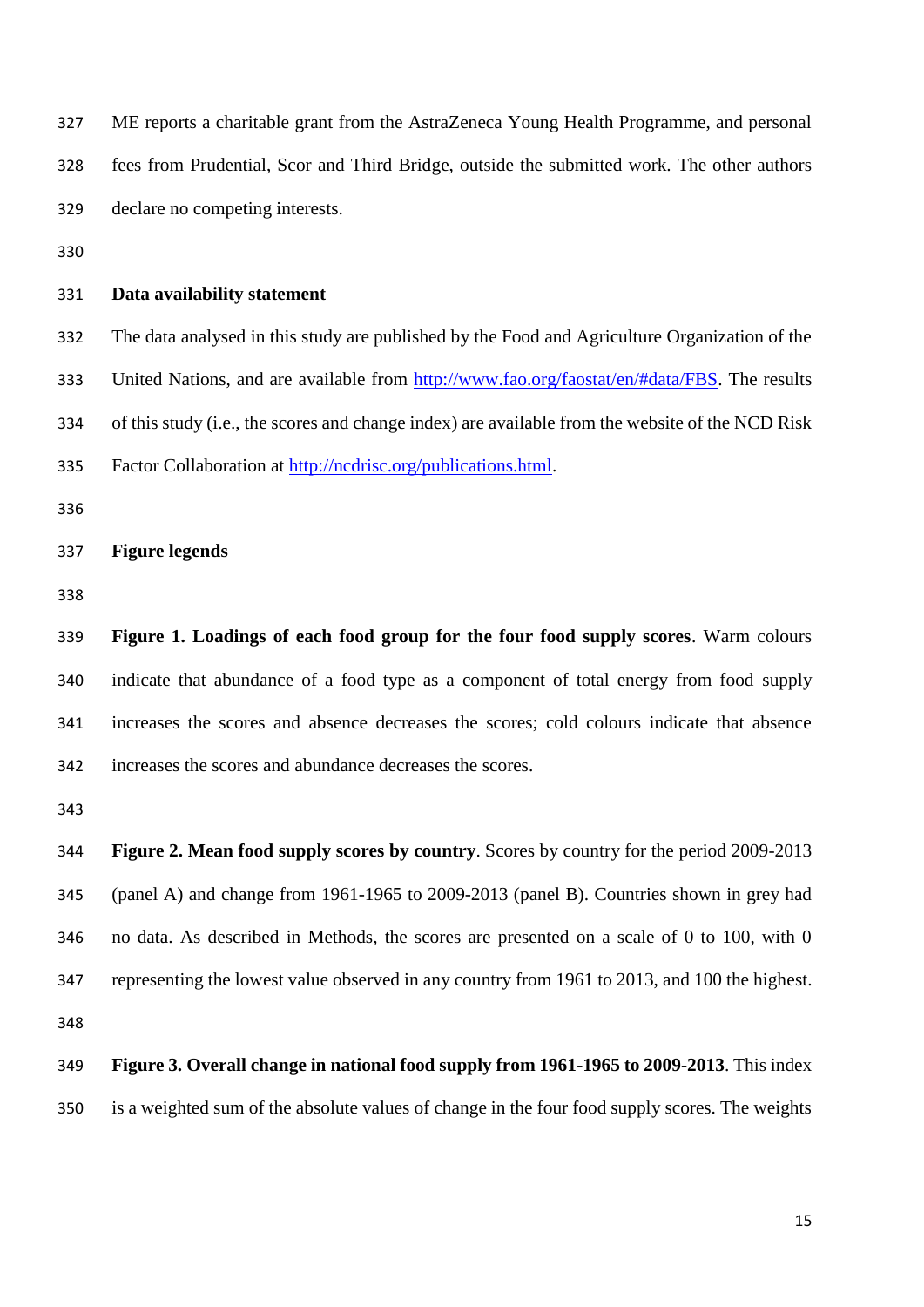- are the proportion of the total variance explained by each score, normalized to add to one.
- Countries shown in grey had no data.
- 
- **References**
- 1 Popkin, B. M. Relationship between shifts in food system dynamics and acceleration of the global nutrition transition. *Nutr Rev* **75**, 73-82 (2017). 2 Pingali, P. Westernization of Asian diets and the transformation of food systems: implications for research and policy. *Food Policy* **32**, 281-298 (2007). 3 Pinstrup-Andersen, P., Pandya-Lorch, R. & Rosegrant, M. W. The world food situation: recent developments, emerging issues and long-term prospects. (The International Food Policy Research Institute, Washington DC, USA, 1997). 4 Smith, M. R., Micha, R., Golden, C. D., Mozaffarian, D. & Myers, S. S. Global expanded nutrient supply (GENuS) model: a new method for estimating the global dietary supply of nutrients. *PLoS One* **11**, e0146976 (2016). 5 Micha, R. *et al.* Global, regional and national consumption of major food groups in 1990 and 2010: a systematic analysis including 266 country-specific nutrition surveys worldwide. *BMJ Open* **5**, e008705 (2015). 6 Khatibzadeh, S. *et al.* A global database of food and nutrient consumption. *B World Health Organ* **94**, 931 (2016). 7 Schmidhuber, J. *et al.* The Global Nutrient Database: availability of macronutrients and micronutrients in 195 countries from 1980 to 2013. *Lancet Planetary Health* **2**, e353-e368 (2018). 8 Popkin, B. M. Urbanization, lifestyle changes and the nutrition transition. *World Dev* **27**, 1905-1916 (1999). 9 Kearney, J. Food consumption trends and drivers. *Philos T R Soc B* **365**, <http://doi.org/10.1098/rstb.2010.0149> (2010). 10 Wolmarans, P. Background paper on global trends in food production, intake and composition. *Ann Nutr Metab* **55**, 244-272 (2009). 11 Khoury, C. K. *et al.* Increasing homogeneity in global food supplies and the implications for food security. *PNAS* **111**, 4001-4006 (2014). 12 Remans, R., Wood, S. A., Saha, N., Anderman, T. L. & DeFries, R. S. Measuring nutritional diversity of national food supplies. *Global Food Security* **3**, 174-182 (2014). 13 Beal, T., Massiot, E., Arsenault, J. E., Smith, M. R. & Hijmans, R. J. Global trends in dietary micronutrient supplies and estimated prevalence of inadequate intakes. *PLoS One* **12**, e0175554 (2017). 14 Wood, S. A., Smith, M. R., Fanzo, J., Remans, R. & DeFries, R. S. Trade and the equitability of global food nutrient distribution. *Nature Sustainability* **1**, 34-37 (2018). 15 da Silva, R. *et al.* Worldwide variation of adherence to the Mediterranean diet, in 1961–1965 and 2000–2003. *Public Health Nutr* **12**, 1676–1684 (2009). 16 Bonhommeau, S. *et al.* Eating up the world's food web and the human trophic level. *PNAS* **110**, 20617-20620 (2013). 17 Hu, F. B. *et al.* Prospective study of major dietary patterns and risk of coronary heart disease in men. *Am J Clin Nutr* **72**, 912-921 (2000). 18 Ioannidis, J. P. A. The challenge of reforming nutritional epidemiologic research. *JAMA* **320**, 969-970 (2018).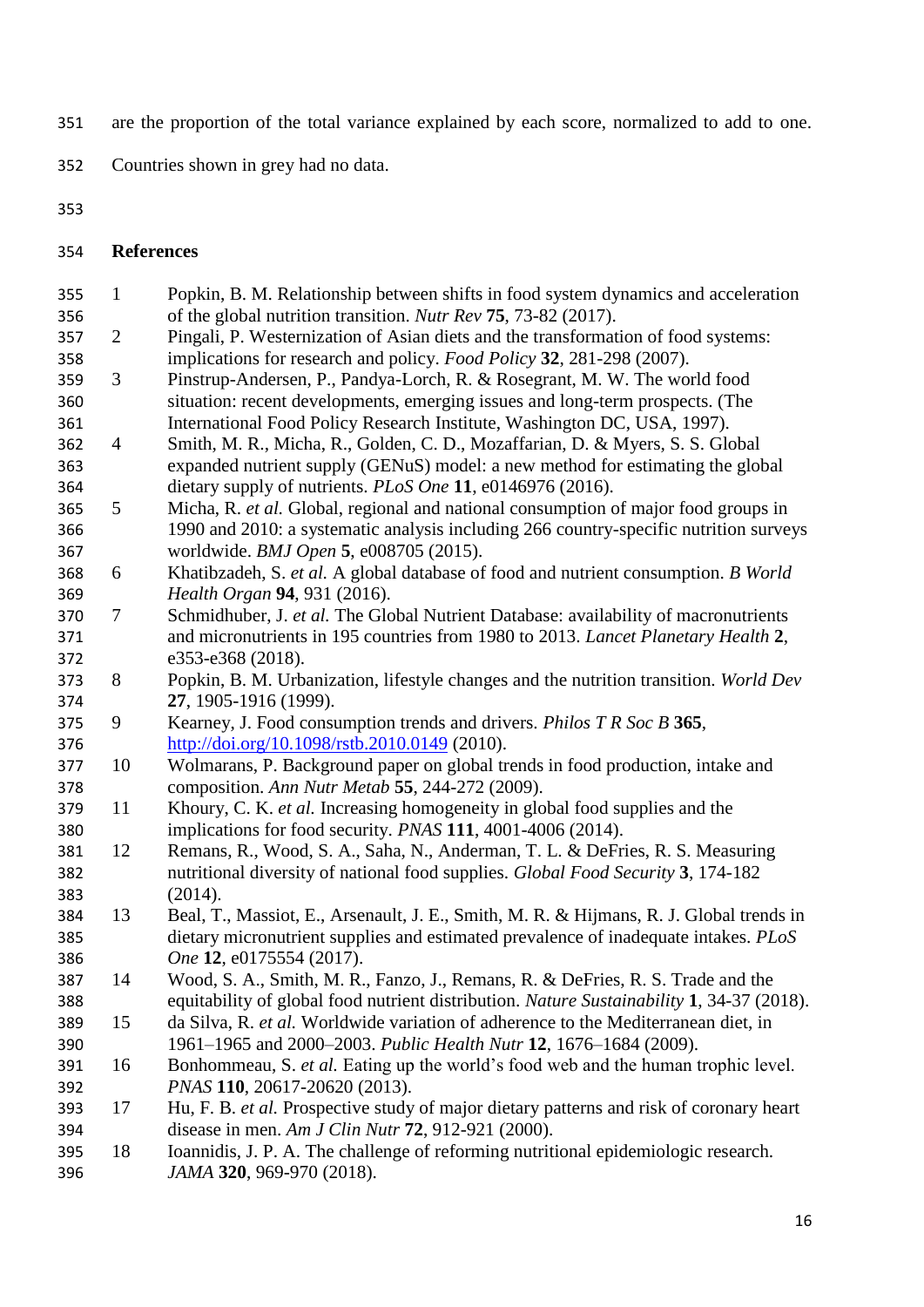| 397 | 19 | Cordain, L. et al. Origins and evolution of the Western diet: health implications for        |
|-----|----|----------------------------------------------------------------------------------------------|
| 398 |    | the 21st century. Am J Clin Nutr 81, 341-354 (2005).                                         |
| 399 | 20 | Pomerleau, J., Lock, K. & McKee, M. Discrepancies between ecological and                     |
| 400 |    | individual data on fruit and vegetable consumption in fifteen countries. Brit J Nutr 89,     |
| 401 |    | 827-834 (2003).                                                                              |
| 402 | 21 | Hall, K. et al. Ultra-processed diets cause excess calorie intake and weight gain: an        |
| 403 |    | inpatient randomized controlled trial of <i>ad libitum</i> food intake. Cell Metab 30, 67-77 |
| 404 |    | (2019).                                                                                      |
| 405 | 22 | NCD Risk Factor Collaboration. Trends in adult body-mass index in 200 countries              |
| 406 |    | from 1975 to 2014: a pooled analysis of 1698 population-based measurement studies            |
| 407 |    | with 19.2 million participants. <i>Lancet</i> 387, 1377-1396 (2016).                         |
| 408 | 23 | NCD Risk Factor Collaboration. Worldwide trends in body-mass index, underweight,             |
| 409 |    | overweight, and obesity from 1975 to 2016: a pooled analysis of 2416 population-             |
| 410 |    | based measurement studies in 128.9 million children, adolescents, and adults. Lancet         |
| 411 |    | 390, 2627-2642 (2017).                                                                       |
| 412 | 24 | NCD Risk Factor Collaboration. Worldwide trends in diabetes since 1980: a pooled             |
| 413 |    | analysis of 751 population-based studies with 4.4 million participants. Lancet 387,          |
| 414 |    | 1513-1530 (2016).                                                                            |
| 415 | 25 | NCD Risk Factor Collaboration. Rising rural body-mass index is the main driver of            |
| 416 |    | the global obesity epidemic in adults. Nature 569, 260-264 (2019).                           |
| 417 | 26 | Food and Agriculture Organization of the United Nations. Food Balance Sheets: A              |
| 418 |    | Handbook. (Rome, 2001).                                                                      |
| 419 | 27 | NCD Risk Factor Collaboration. A century of trends in adult human height. eLife 5,           |
| 420 |    | e13410 (2016).                                                                               |
| 421 | 28 | Stevens, G. A. et al. Global, regional, and national trends in haemoglobin                   |
| 422 |    | concentration and prevalence of total and severe anaemia in children and pregnant and        |
| 423 |    | non-pregnant women for 1995-2011: a systematic analysis of population-                       |
| 424 |    | representative data. Lancet Global Health 1, e16-e25 (2013).                                 |
| 425 | 29 | Stevens, G. A. et al. Trends and mortality effects of vitamin A deficiency in children       |
| 426 |    | in 138 low-income and middle-income countries between 1991 and 2013: a pooled                |
| 427 |    | analysis of population-based surveys. <i>Lancet Global Health</i> 3, e528-e536 (2015).       |
| 428 | 30 | Stevens, G. A. et al. Trends in mild, moderate, and severe stunting and underweight,         |
| 429 |    | and progress towards MDG 1 in 141 developing countries: a systematic analysis of             |
| 430 |    | population representative data. Lancet 380, 824-834 (2012).                                  |
| 431 | 31 | Willett, W. et al. Food in the Anthropocene: the EAT-Lancet Commission on healthy            |
| 432 |    | diets from sustainable food systems. <i>Lancet</i> 393, 447-492 (2019).                      |
| 433 | 32 | Ramankutty, N., Evan, A. T., Monfreda, C. & Foley, J. A. Farming the planet: 1.              |
| 434 |    | Geographic distribution of global agricultural lands in the year 2000. Global                |
| 435 |    | Biogeochem Cy $22$ (2008).                                                                   |
| 436 | 33 | Monfreda, C., Ramankutty, N. & Foley, J. A. Farming the planet: 2. Geographic                |
| 437 |    | distribution of crop areas, yields, physiological types, and net primary production in       |
| 438 |    | the year 2000. Global Biogeochem Cy $22$ (2008).                                             |
| 439 | 34 | Foley, J. A. et al. Global consequences of land use. Science 309, 570-574 (2005).            |
| 440 | 35 | Vörösmarty, C. J., Green, P., Salisbury, J. & Lammers, R. B. Global water resources:         |
| 441 |    | vulnerability from climate change and population growth. Science 289, 284-288                |
| 442 |    | (2000).                                                                                      |
| 443 | 36 | Kalnay, E. & Cai, M. Impact of urbanization and land-use change on climate. Nature           |
| 444 |    | 423, 528-531 (2003).                                                                         |
| 445 | 37 | Matson, P. A., Parton, W. J., Power, A. & Swift, M. Agricultural intensification and         |
| 446 |    | ecosystem properties. Science 277, 504-509 (1997).                                           |